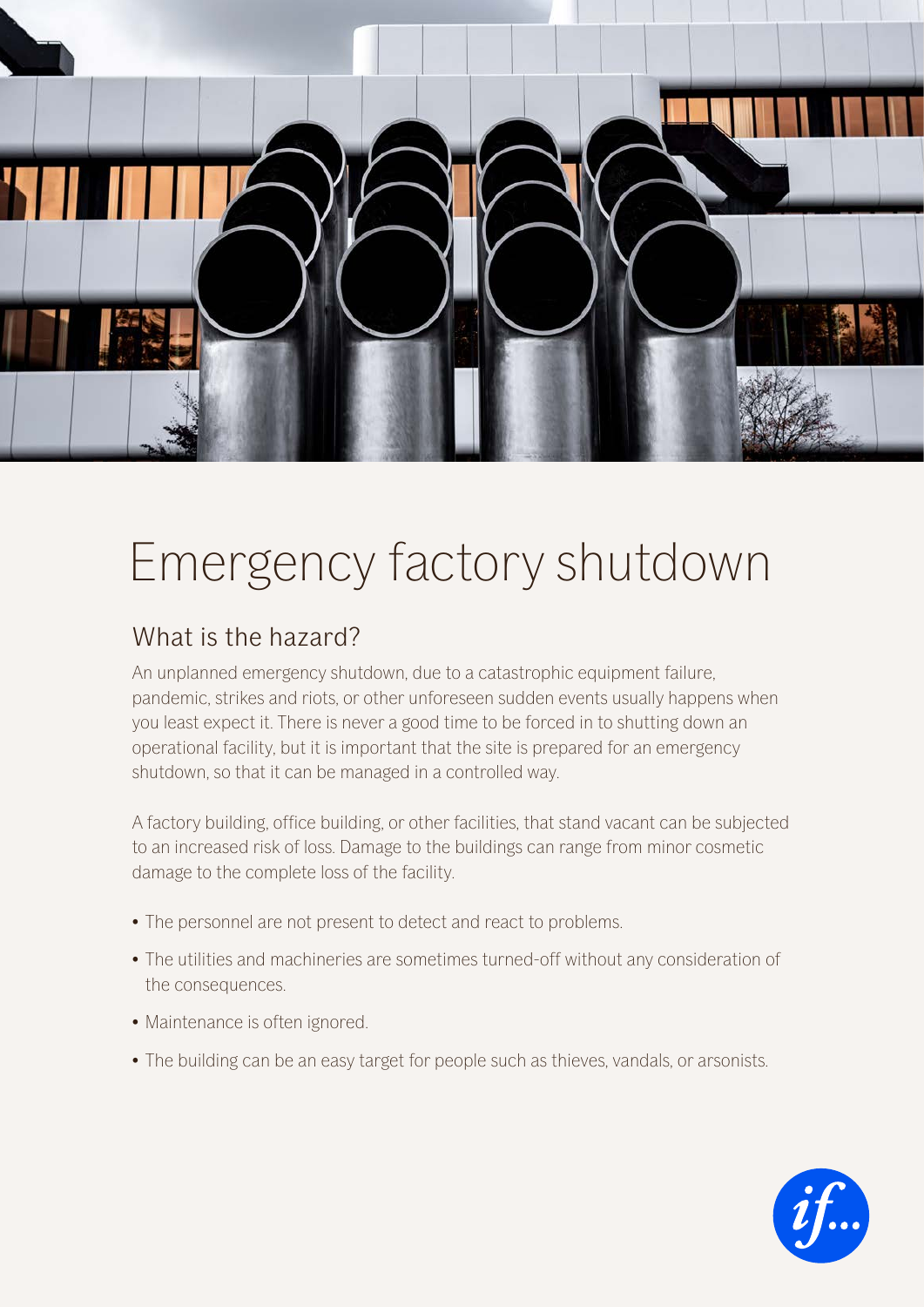## How to reduce the risk?

- Activate your emergency response plan.
- If necessary, emergency response team personnel should remain at the facility if safe to do so and be prepared to respond.
- The local authorities, such as police, fire departments etc. should be informed that the building is vacant.
- Inform other relevant parties such as suppliers, customers and insurer.
- Plan visual inspection. Regular walk-trough to make sure everything is shipshape.
- Keep records of change controls, deviation incidents etc.
- Ensure that any hazardous materials are disposed of or appropriately stored.
- The life period of goods is reviewed and materials which might deteriorate are removed. Some deteriorated material might cause additional damage to surroundings or require higher efforts to remove them, if not treated right in an early stage. E.g. mildew on food or other organic substances.
- After a shutdown, ensure a secure re-start of your operation in accordance with your crisis management, business continuity plan and guidelines from original equipment manufacturers (OEM).

## Protection systems

- Sprinkler systems, where installed, should remain fully functional.
- Automatic fire detection, where installed, should remain fully functional.
- Inspections, tests and maintenance of sprinkler-, fire detection- and intrusion detection system are continued in the normal way.
- Fire doors are closed.

## Site security

- Secure the perimeter of the site and all the doors and windows of the buildings. Additional shutters for windows and doors, locks or barriers are set up as needed.
- Consider hiring a security service company or increase the existing security arrangements.
- CCTV and intruder detection systems, where installed, should remain fully operational and extended if needed.
- The external lighting, where installed, should be maintained.
- The outdoor areas should be cleared of all combustible materials within a distance of 10 meters from any buildings.